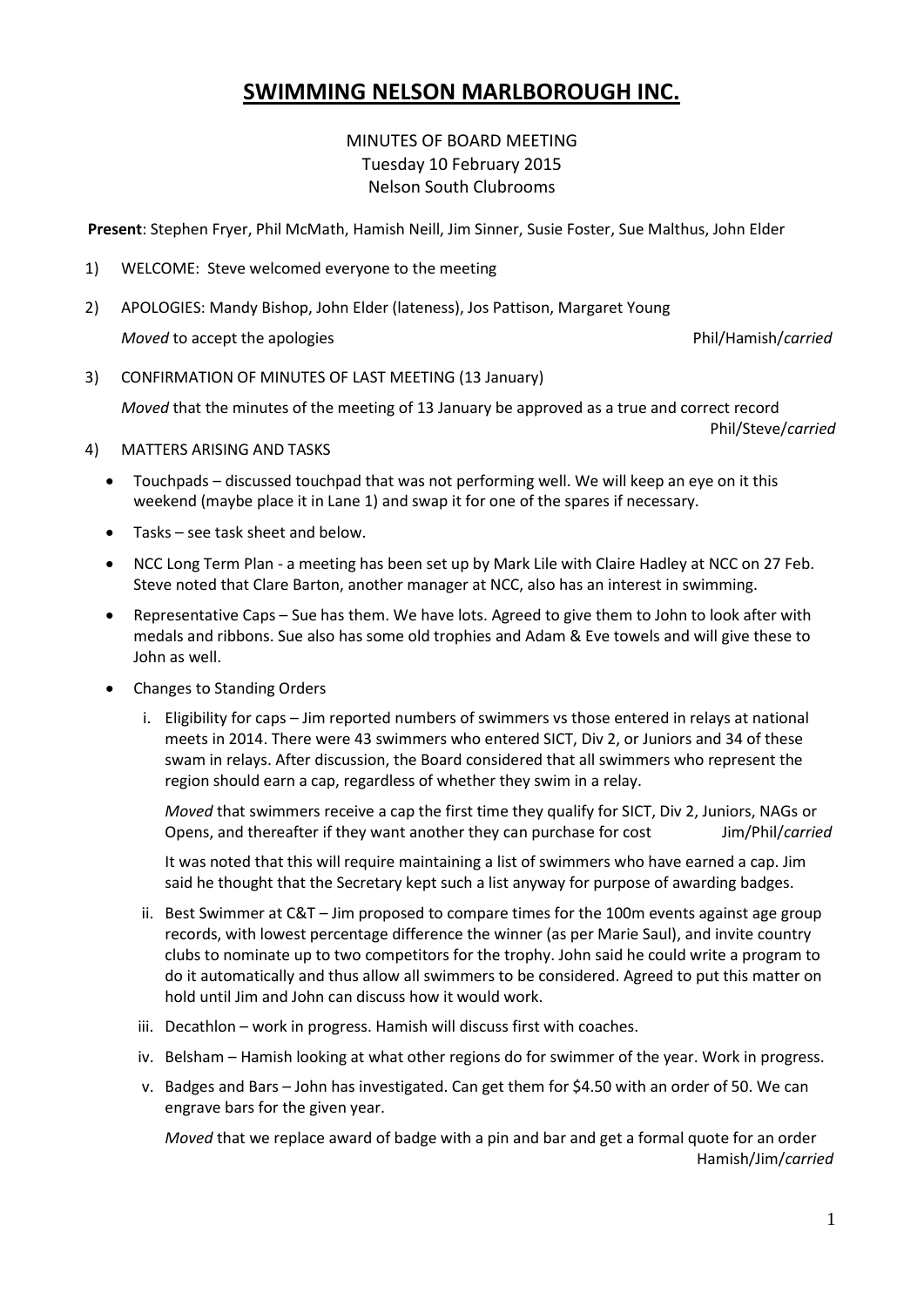Jim to draft amendments to Standing Orders to give effect to these decisions and bring to next meeting.

- Complaint from Waimea Steve signed the letter to Waimea but Lindie has not received it. Steve to re-send to Lindie to forward to Waimea and send copy to Tasman.
- DQ form Phil has made copies of Auckland form to trial this weekend. Steve noted that if there is a protest, we must fill out an official SNZ form. Hamish suggested that Team Managers be advised at meeting before meet and get their approval, to head off protests over the form. Steve to advise Kirsty, who is Meet Director.
- 5) SECRETARY'S REPORT

*Moved* that the Secretary's Report be accepted John/Susie/*carried*

6) TREASURER'S REPORT (Susie)

*Moved* that we maintain the same apportionment formula for club's contribution to liability insurance Susie/Jim/*carried*

*Moved* approval to pay the following invoices:

- i. \$462.66 for ribbons for SNM Age Groups
- ii. \$2081.16 Medals for SNM C&T and Age Groups
- iii. \$462.88 Plasticraft for stands for touch pads buttons

Susie/Hamish/*carried*

Susie will contact Canterbury Comm Trust to get accountability forms to submit for grant for touchpads.

*Moved* authorisation for spending of funds on printer cartridges and food for SNM Age Groups

Jim/Susie/*carried*

Hamish noted that Phil has incurred costs to transport touchpads and attend meetings and should be reimbursed.

*Moved* that Phil be invited to submit a claim for reimbursement of costs Hamish/Susie/*carried* 

- 7) REGISTRAR/RECORDS REPORT (Jim)
	- Age Groups meet
		- i. Question of how we will do 50m races in Nayland Pool. Steve prefers to start at the shallow end and use the touchpads at finish (rather than watches, given the large number of entries in the 50m events). Team managers to be advised before meet to take care in diving at shallow end. Swimmers to be reminded at beginning of the 50m events. Need to advise Kirsty.
		- ii. Number of watches. Suggest that we use two per lane so that we don't end up with any swimmers who miss out on a qualifying time due to timing gear failure.
		- iii. Possibility of using over the top starts to keep to time. Over the top starts were used in Blenheim and Phil reported that swimmers picked it up pretty quickly. Hamish noted we have the pool booked for the full predicted length of the sessions, so should not need to rush.
		- iv. John working on a ready light for timing gear to notify starter, hopes to have it ready for weekend. If not, can use manual signal as was done in Blenheim.
		- v. Announcing and Prizegiving Hamish to check with Nayland to see if they can have a portable mike at pooldeck, otherwise we'll need other arrangements for prizegiving, eg at end of meet instead of during breaks in sessions.
	- Technical Officials

*Moved* that the Board reimburse the clubs for the cost of registering Voting Technical Officials (including those who have already paid), once invoices are received from SNZ

Stephen/Susie/*carried*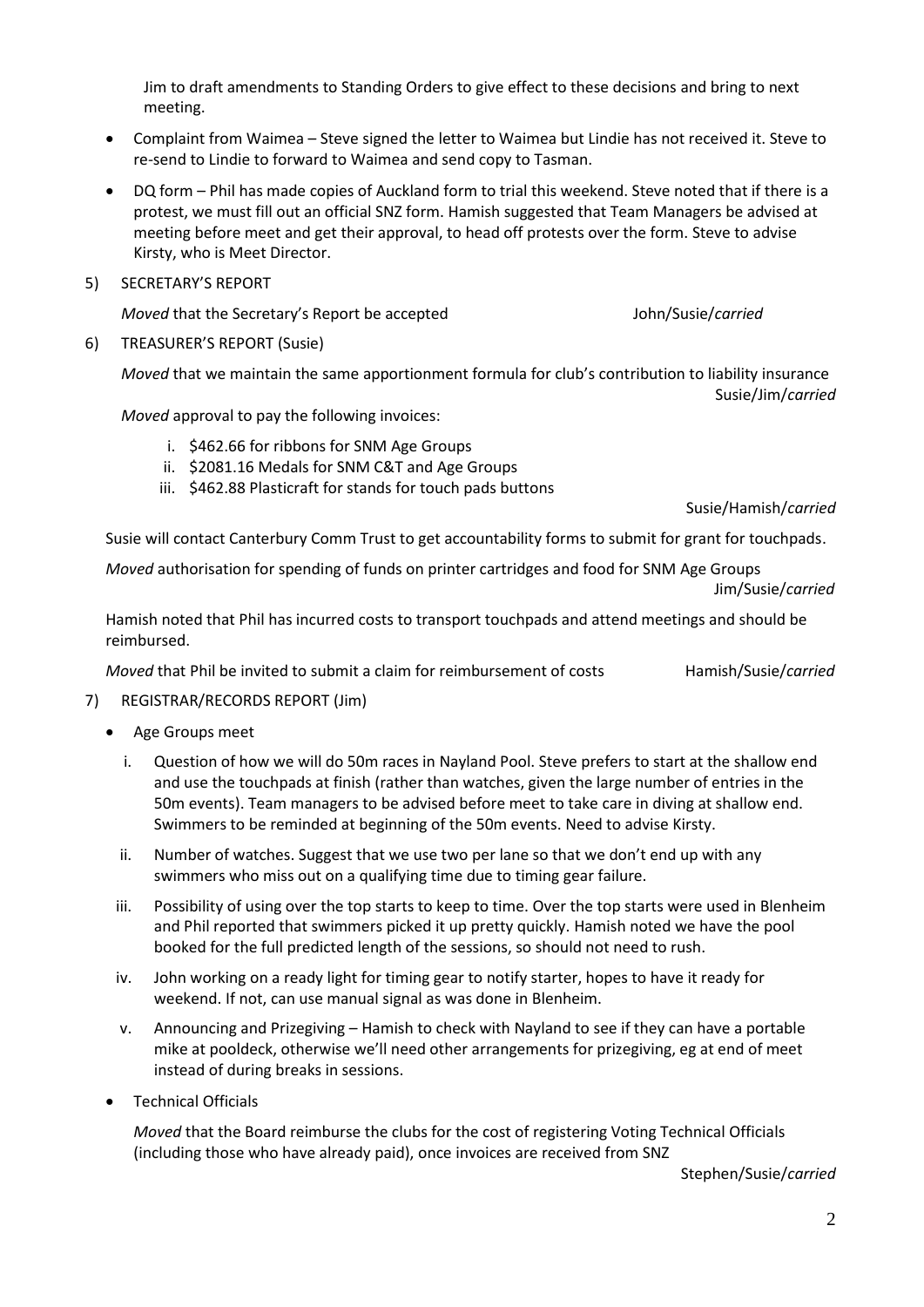In terms of protesting SNZ's decision to require all officials to be Voting and pay \$15, Hamish prefers to get the perspective of the SNZ Technical Committee before raising this with Christian Renford and Brent Leyton for discussion at Regional Chairs teleconference. If Technical Committee has good reasons, Hamish will bring back to our Board for discussion.

• New Records

In addition to those in the Registrar's report, Jim tabled additional records from SNZ Zonal Meet held on 8 Feb and asked that all of the records be approved.

*Moved* to accept the following new SNM records

| Event                                            |    | Age  | M/F | New time | Swimmer      | Club                |  |  |  |
|--------------------------------------------------|----|------|-----|----------|--------------|---------------------|--|--|--|
| Auckland 2014 Age Group Invitational 18 Dec 2014 |    |      |     |          |              |                     |  |  |  |
| 100 Fly                                          | LC | 16   | F   | 1:06.51  | Sally McMath | <b>Blenheim</b>     |  |  |  |
| 200 IM                                           | LC | 16   | F   | 2:29.36  | Sally McMath | <b>Blenheim</b>     |  |  |  |
| 50 Free                                          | LC | 15   | М   | 24.82    | Sam McKenzie | Tasman              |  |  |  |
| 100 Free                                         | LC | 15   | М   | 52.73    | Sam McKenzie | Tasman              |  |  |  |
| 200 Free                                         | LC | 15   | М   | 1:55.82  | Sam McKenzie | Tasman              |  |  |  |
| 400 Free                                         | LC | 15   | М   | 4:09.27  | Sam McKenzie | Tasman              |  |  |  |
| 100 Breast                                       | LC | 15   | М   | 1:13.19  | Sam McKenzie | Tasman              |  |  |  |
| 50 Fly                                           | LC | 15   | М   | 27.06    | Sam McKenzie | Tasman              |  |  |  |
| 400 Free                                         | LC | 17   | М   | 4:24.22  | Luke Kelly   | <b>Nelson South</b> |  |  |  |
| 800 Free                                         | LC | 17   | М   | 9:09.19  | Luke Kelly   | <b>Nelson South</b> |  |  |  |
| 1500 Free                                        | LC | 17   | М   | 17:48.76 | Luke Kelly   | <b>Nelson South</b> |  |  |  |
| 50 Free                                          | LC | Open | М   | 24.82    | Sam McKenzie | Tasman              |  |  |  |
| 100 Free                                         | LC | Open | М   | 52.73    | Sam McKenzie | Tasman              |  |  |  |
| 200 Free                                         | LC | Open | М   | 1:55.82  | Sam McKenzie | Tasman              |  |  |  |
| 400 Free                                         | LC | Open | Μ   | 4:09.27  | Sam McKenzie | Tasman              |  |  |  |
| 50 Fly                                           | LC | Open | М   | 27.06    | Sam McKenzie | Tasman              |  |  |  |

# **SNM C&T Champs 10 Jan 2015**

| 200 IM  |  |  | SC 15 M 2:16.67 Sam McKenzie | Tasman       |
|---------|--|--|------------------------------|--------------|
| 200 Fly |  |  | SC 17 M 2:17.38 Eddie Neill  | Nelson South |

#### **Wellington Summer LC Champs 16 Jan 2015**

| 50 Breast      | LC | 15   | F | 34.43    | Clara Foster           | <b>NLSNM</b> |
|----------------|----|------|---|----------|------------------------|--------------|
| 100 Breast     | LC | 15   | F | 1:15.26  | Clara Foster           | <b>NLSNM</b> |
| 200 Free       | LC | 16   | F | 2:13.66  | <b>Bailee Spriggs</b>  | <b>NLSNM</b> |
| 400 Free       | LC | 16   | F | 4:35.70  | Caitlin Delaney        | <b>TASNM</b> |
| 800 Free       | LC | 16   | F | 9:20.85  | Caitlin Delaney        | <b>TASNM</b> |
| 100 Breast     | LC | 16   | F | 1:14.33  | Caitlin Delaney        | <b>TASNM</b> |
| 200 Breast     | LC | 16   | F | 2:47.67  | Caitlin Delaney        | <b>TASNM</b> |
| 200 Free       | LC | 17   | F | 2:12.84  | Sally McMath           | <b>BLENM</b> |
| 100 Back       | LC | 17   | F | 1:08.04  | Sally McMath           | <b>BLENM</b> |
| 200 Back       | LC | 17   | F | 2:25.74  | Sally McMath           | <b>BLENM</b> |
| 50 Breast      | LC | 17   | F | 34.31    | Ellie Rukuwai          | <b>NLSNM</b> |
| 100 Breast     | LC | 17   | F | 1:15.44  | Ellie Rukuwai          | <b>NLSNM</b> |
| <b>100 Fly</b> | LC | 17   | F | 1:05.53  | Sally McMath           | <b>BLENM</b> |
| 200 IM         | LC | 17   | F | 2:30.74  | Sally McMath           | <b>BLENM</b> |
| 100 Breast     | LC | 18   | F | 1:20.05  | <b>Madisen Stanley</b> | TASNM        |
| 800 Free       | LC | Open | F | 9:20.85  | Caitlin Delaney        | <b>TASNM</b> |
| 100 Back       | LC | Open | F | 1:08.04  | Sally McMath           | <b>BLENM</b> |
| 200 Back       | LC | Open | F | 2:25.74  | Sally McMath           | <b>BLENM</b> |
| 50 Breast      | LC | Open | F | $34.31*$ | Ellie Rukuwai          | <b>NLSNM</b> |
| 100 Breast     | LC | Open | F | 1:14.33  | Caitlin Delaney        | <b>TASNM</b> |
| 50 Breast      | LC | 13   | М | 34.73    | Daniel Trevurza        | <b>NLSNM</b> |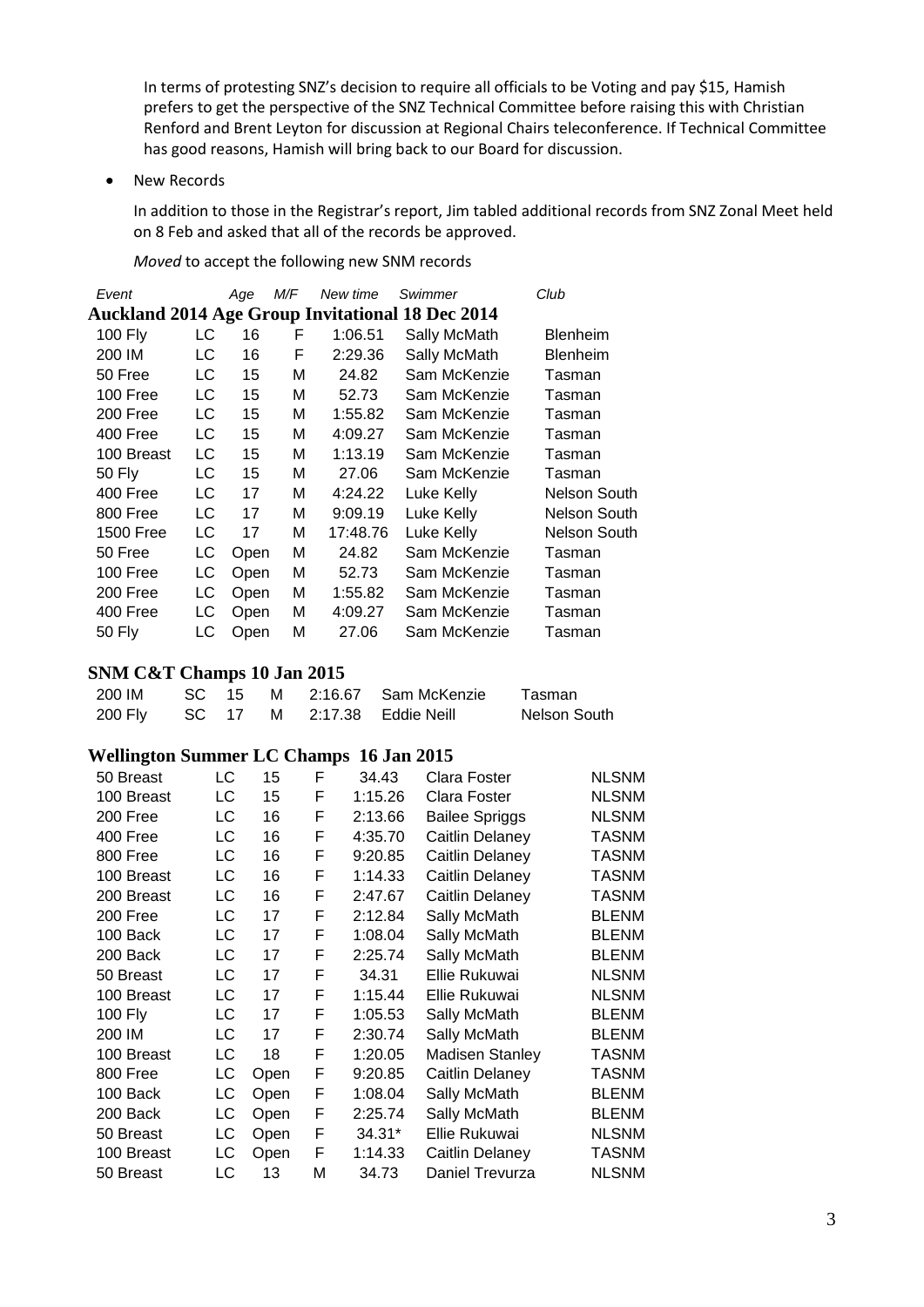| 50 Back          | LC | 14   | М | 30.47    | <b>Matai McGuinniety</b> | <b>NLSNM</b> |
|------------------|----|------|---|----------|--------------------------|--------------|
| <b>100 Fly</b>   | LC | 14   | М | 1:03.44  | <b>Matai McGuinniety</b> | <b>NLSNM</b> |
| 50 Free          | LC | 15   | M | 24.40    | Sam McKenzie             | <b>TASNM</b> |
| 200 Free         | LC | 16   | M | 2:03.56  | <b>Thomas Heaton</b>     | <b>TASNM</b> |
| 400 Free         | LC | 16   | M | 4:15.75  | <b>Thomas Heaton</b>     | <b>TASNM</b> |
| 800 Free         | LC | 16   | M | 8:44.29  | <b>Thomas Heaton</b>     | <b>TASNM</b> |
| <b>1500 Free</b> | LC | 16   | M | 16:26.83 | <b>Thomas Heaton</b>     | <b>TASNM</b> |
| 200 Back         | LC | 16   | M | 2:23.25  | <b>Thomas Heaton</b>     | <b>TASNM</b> |
| 400 Free         | LC | 17   | M | 4:22.62  | Luke Kelly               | <b>NLSNM</b> |
| <b>1500 Free</b> | LC | 17   | М | 17:11.63 | <b>Eddie Neill</b>       | <b>NLSNM</b> |
| 200 Breast       | LC | 17   | M | 2:38.08  | <b>Eddie Neill</b>       | <b>NLSNM</b> |
| 200 IM           | LC | 17   | M | 2:19.73  | <b>Eddie Neill</b>       | <b>NLSNM</b> |
| 400 IM           | LC | 17   | M | 4:49.11  | <b>Eddie Neill</b>       | <b>NLSNM</b> |
| 50 Free          | LC | Open | М | 24.40    | Sam McKenzie             | <b>TASNM</b> |
| 400 IM           | LC | Open | М | 4:49.11  | <b>Eddie Neill</b>       | <b>NLSNM</b> |
|                  |    |      |   |          |                          |              |

# **Otago Canterbury WC Champs 21 Jan 2015**

| 400 Free LC 16<br>Thomas Heaton<br>4:12.17 | <b>TASNM</b> |
|--------------------------------------------|--------------|
|--------------------------------------------|--------------|

## **BSC Summer Meet 31 Jan 2015**

| 100 Fly | SC - |  |  |  | F 1:06.31 Sally McMath | BLENM |
|---------|------|--|--|--|------------------------|-------|
|---------|------|--|--|--|------------------------|-------|

#### **Records bettered at SNZ Zonal Meet – 8 Feb**

| 100 Fly    | SC.  | 17   | F  | 1:06.31 | Sally McMath          | <b>BLENM</b> |
|------------|------|------|----|---------|-----------------------|--------------|
| 100 Breast | LC   | 16   | F. | 1:14.17 | <b>Caitlin Delany</b> | <b>TASNM</b> |
| 200 Breast | LC   | 16   | F  | 2:45.28 | Caitlin Delany        | <b>TASNM</b> |
| 100 Back   | LC   | 17   | F. | 1:07.94 | Sally McMath          | <b>BLENM</b> |
| 100 Back   | LC.  | Open | F  | 1:07.94 | Sally McMath          | <b>BLENM</b> |
| 100 Breast | LC.  | Open | F. | 1:14.17 | Caitlin Delany        | <b>TASNM</b> |
| 100 Free   | LC.  | 15   | М  | 52.34   | Sam McKenzie          | <b>TASNM</b> |
| 100 Free   | LC - | Open | М  | 52.34   | Sam McKenzie          | <b>TASNM</b> |

*Moved* to accept the Registrar's report Jim/Sue/*carried* 

Stephen/Phil/*carried*

- 8) PUBLICITY/COMMUNICATION REPORT (Jim)
	- Mandy wrote article on SNM C&T meet good coverage
	- Good press on Wellington Champs article drafted by Jim
	- Looking to do article on Zonal meet, Jim will ask Mandy if she wants to help out with Publicity
	- Jim will work with Blenheim re publicity for SIC&T

### 9) FUNDING REPORT (Sue)

- Nothing to report
- 10) SNZ LIAISON REPORT (Hamish)
	- No Regional Chairs meetings since our last SNM Board Meeting

### 11) TECHNICAL (Steve)

- Friday night meet is short of a few officials but Steve will fill in. We have advice from Kent Stead that we can go with 2 timekeepers per lane.
- IOTs are a bit short on Sunday afternoon. Board members asked to encourage officials to help out. Steve to ask Kirsty to distribute draft roster and request additional officials to fill gaps.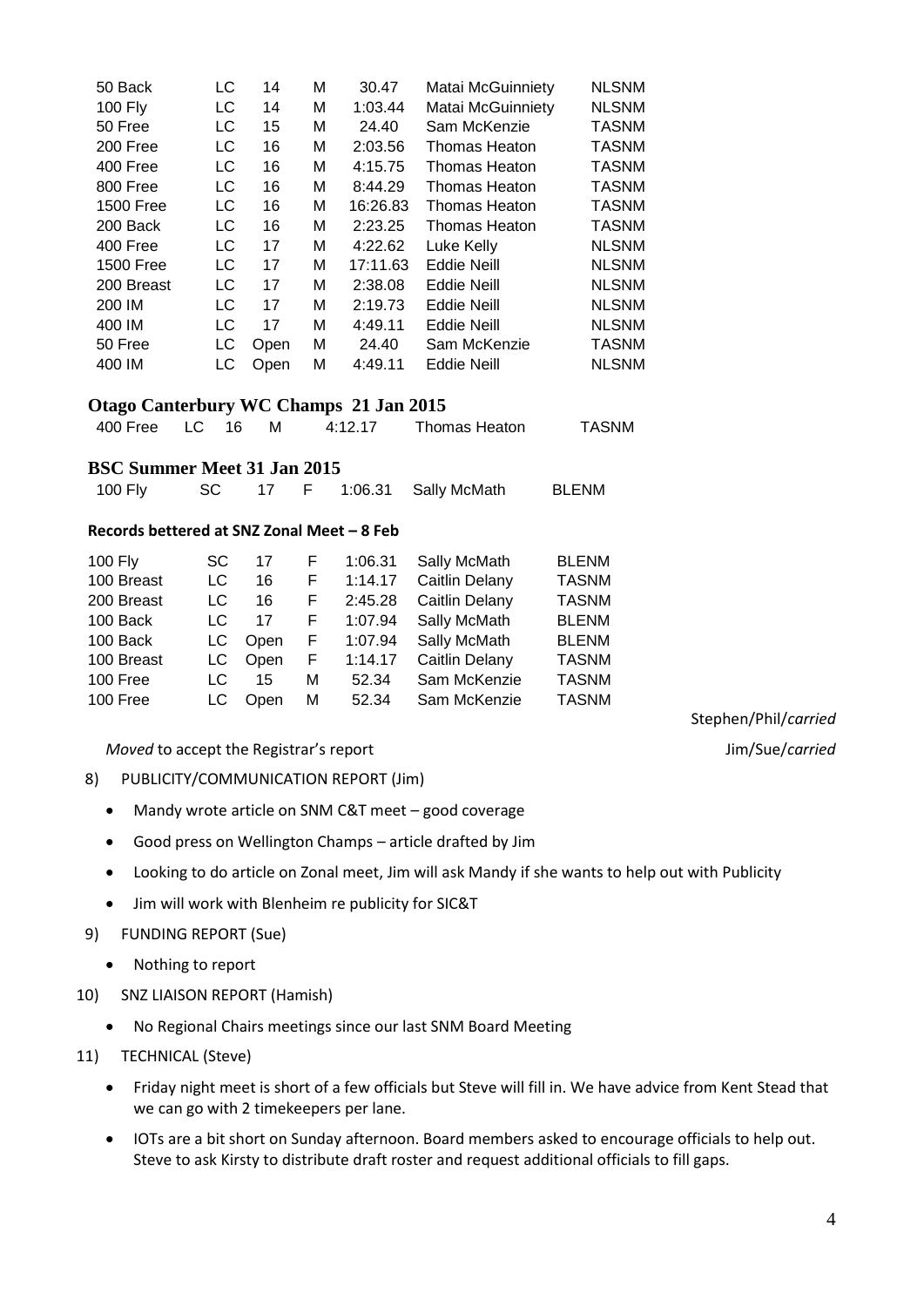- Steve has sent an email to Lesley Huckins to ask for background on decision re Voting Technical Officials. Still waiting for a reply.
- 12) COACHING REPORT (Hamish)

SNM's KPI 3 is about pathway for swimmers, possibly moving on to university etc. We have been waiting for SNZ pathway plan. There was a coaches meeting convened by Luis Villanueva, SNZ High Performance Director, at Wellington Champs to discuss "Pathways". His plan is aimed at getting more swimmers to Olympic level, rather than SNM's aim of keeping swimmers in the sport for longer. Suggestions include no medals at Juniors (only for best swimmer of the meet) and only one qualifying criteria: 200 IM. There was no mention of Div 2 meet, so might be dropped? After meetings in 4 centres, a draft Pathways plan will be released for comment.

The meeting focused primarily on the national events the Races Swum, the age configuration and the calendar. SNM will need to be prepared to adjust their competition program to align with the new national program if it is adopted.

*Moved* to accept the coaching report **Hamish**/Phil/*carried* Hamish/Phil/*carried* 

13) STRATEGIC PLAN, BUSINESS PLAN, KPIs (Mandy)

Board pleased with Mandy's report but would like to have Mandy present, so deferred to next meeting.

#### 14) GENERAL BUSINESS

Response to Tasman (Jim, Hamish)

Jim suggested that Tasman's letter in response to Waimea's complaint warrants a response to Tasman. Hamish suggested that the Board could apologise to Tasman for a Board member expressing a view on the complaint prior to any investigation, and for accepting an anonymous complaint. Sue noted that the parent wanted to be anonymous to protect their child, who was concerned about possible bullying again in the future, and stood by Waimea's decision to protect the privacy of the family concerned.

Jim was asked to draft a letter to Tasman to acknowledge that Steve's email remarks were inappropriate and premature, and that the Board did not handle the process well. Note that we are developing a procedure to handle complaints better in the future. CC the letter to Waimea.

Warm up procedures for Hampden

Steve explained that procedures for SNM C&T meet were adjusted given the large number of younger and less experienced swimmers. Jim had an older version of the procedures agreed by Technical Committee. Phil to send current version to Jim, who will include it in the Meet Programme for SNM Age Groups. Jim also should advise clubs of the warmup for Nayland prior to Friday night.

Scoring of long distance events for SNM Age Groups (session 1 at Blenheim on 31 Jan)

Hamish, John and Mandy received an email from Andy Adair questioning the scoring of these events and noting that discrepancy between the flier on the one hand and the TM file and Board minutes from November on the other. Jim explained that the Board had decided in March to change the age groups and scoring for these events, and the flier was published on that basis. Then the Board decided in November to keep things as they were, but Jim didn't realise he needed to change the flier back. The Board discussed how the situation might be resolved. Any option would likely disadvantage one club or another. The Board asked Jim to contact Lisa Dunn and Nigel Rukuwai and suggest meeting to find a resolution.